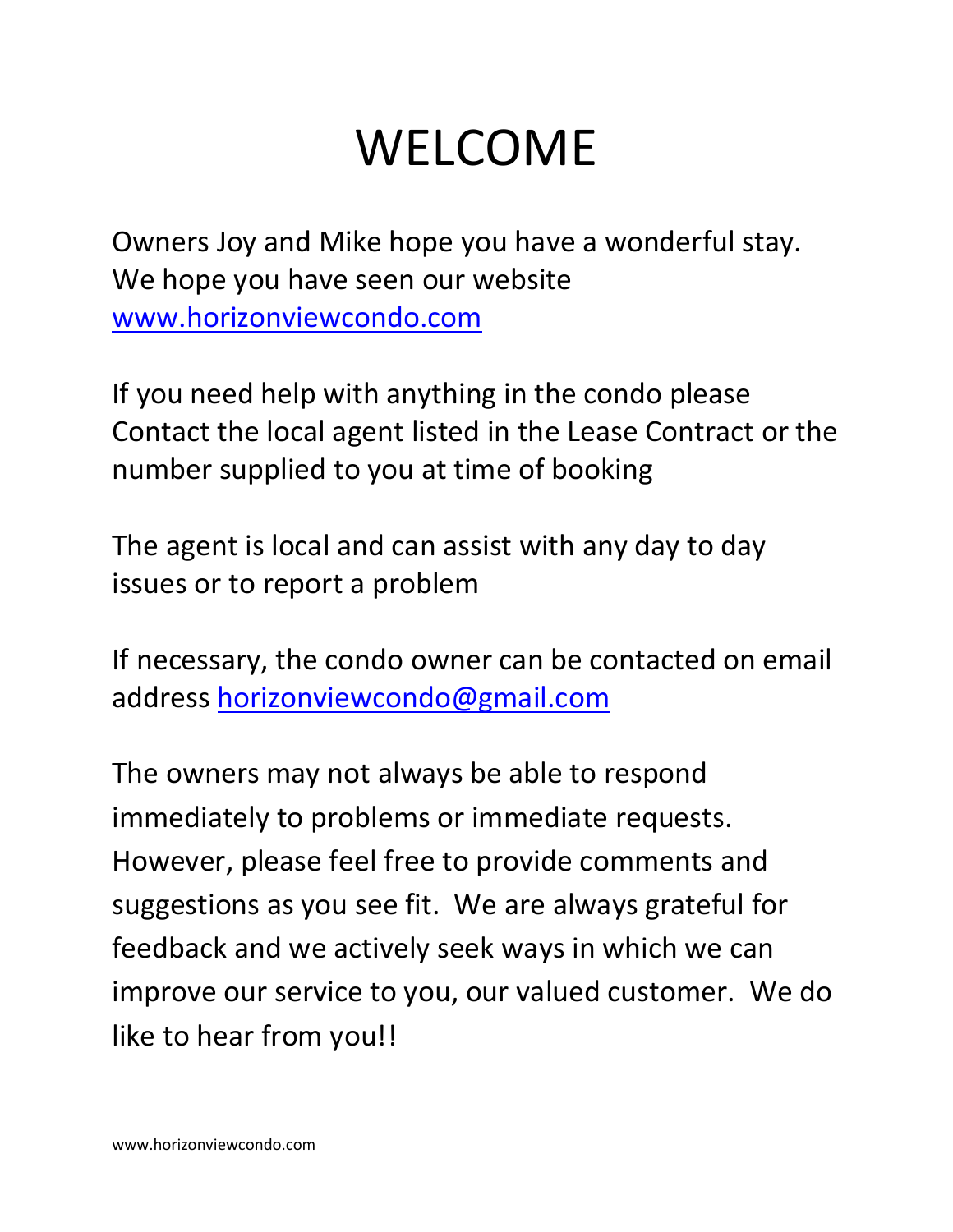# **Information Highlight**

### **The pool.**

The building management have introduced a policy of only 2 persons from each unit per day free of charge. If other occupiers want to use the pool during the same day, the building management charge 1,000 peso per day per extra person. To be paid by cash at the pool. At the time of writing we are making a challenge to this policy.

#### **The microwave.**

Please be sure to take great care when using the microwave, especially as it is at a slightly higher level than the kitchen worktop. Be especially careful when removing hot items that they do not fall on to you. REMEMBER, plates and dishes can get very hot in the microwave, oven gloves are provided, please be very careful.

### **Aircons**

Please be aware that all three aircon's power usage is continually monitored. During the day when the bedrooms are not occupied, please close the bedroom doors having switched off the bedroom aircons.

#### **Fuse box**

Usually there is no need to alter the fuse box settings as you are met by the agent upon arrival and departure. If you are leaving the apartment for more than one night away, then please read the fuse box section below. MASTER and C01 should always remain on for fridge/freezer and wifi. Always disconnect other kitchen worktop devices whenever they are not in use.

### **Trash Disposal**

There are 2 trash bins in the kitchen area. The green bag is for Biodegradable. The yellow bag is for recyclable and non-biodegradable.

On the other side of the corridor, find the emergency exit door. Go through to find a large bin for both types of waste disposal bags.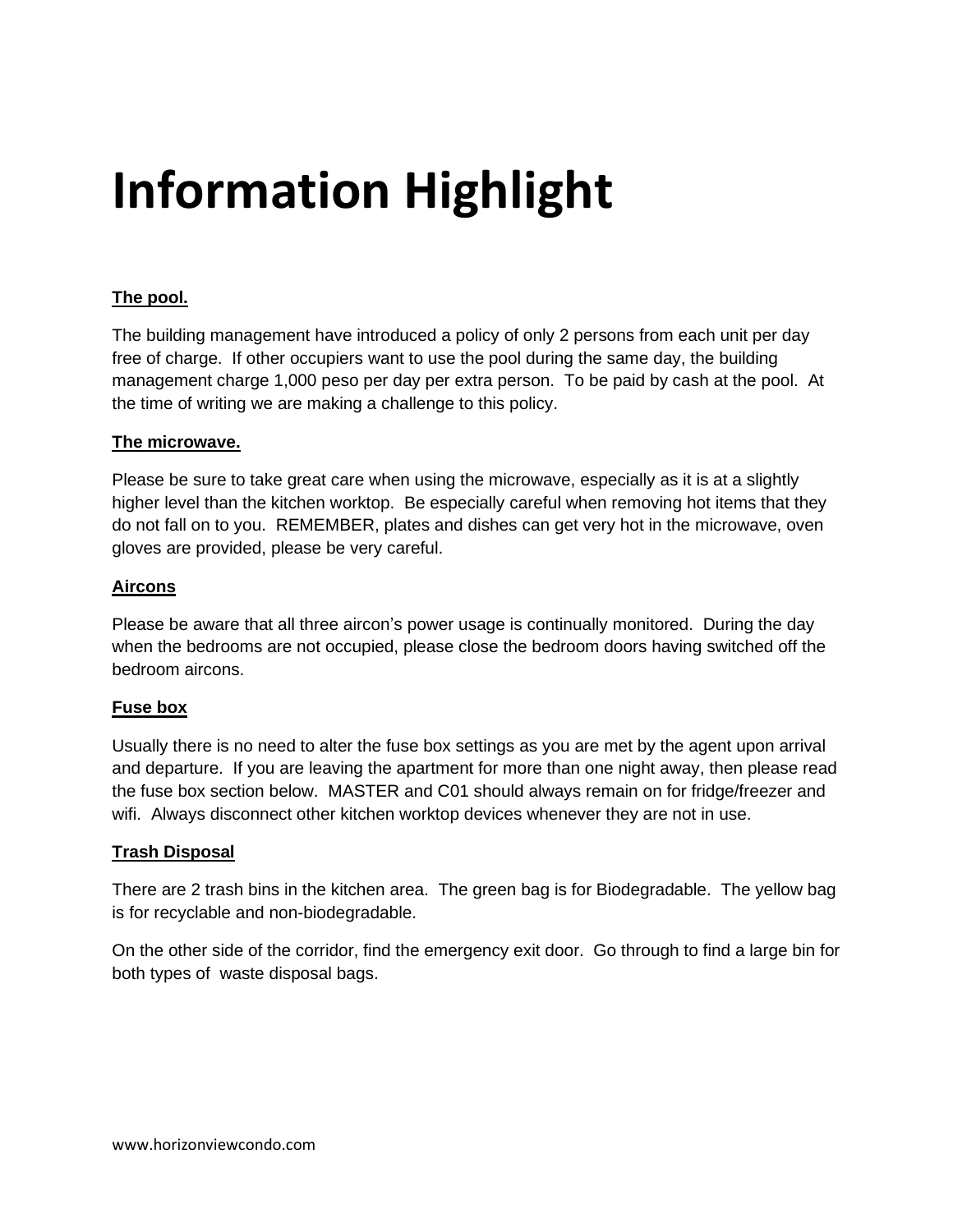### **Power Remote**

Please pay attention to the section later in this document called "Power Remote". Devices such as the tv can be switched off remotely. There is usually no need to interfere with wall sockets and plugs near the tv and speakers.

### **All Remote Devices**

There are 9 (nine) remote controls in total. At the start of your tenancy they should be on the table in the lounge.

## **At the end of your tenancy please place all remotes on the coffee table in the lounge. It saves time looking for them.**



- 1. Cignal Digital TV Box Channels to be prepaid on request
- 2. TV
- 3. Roku for Netflix etc
- 4. Soundbar
- 5. Aircon
- 6. Aircon
- 7. Power Control
- 8. Lounge Light
- 9. Lounge Light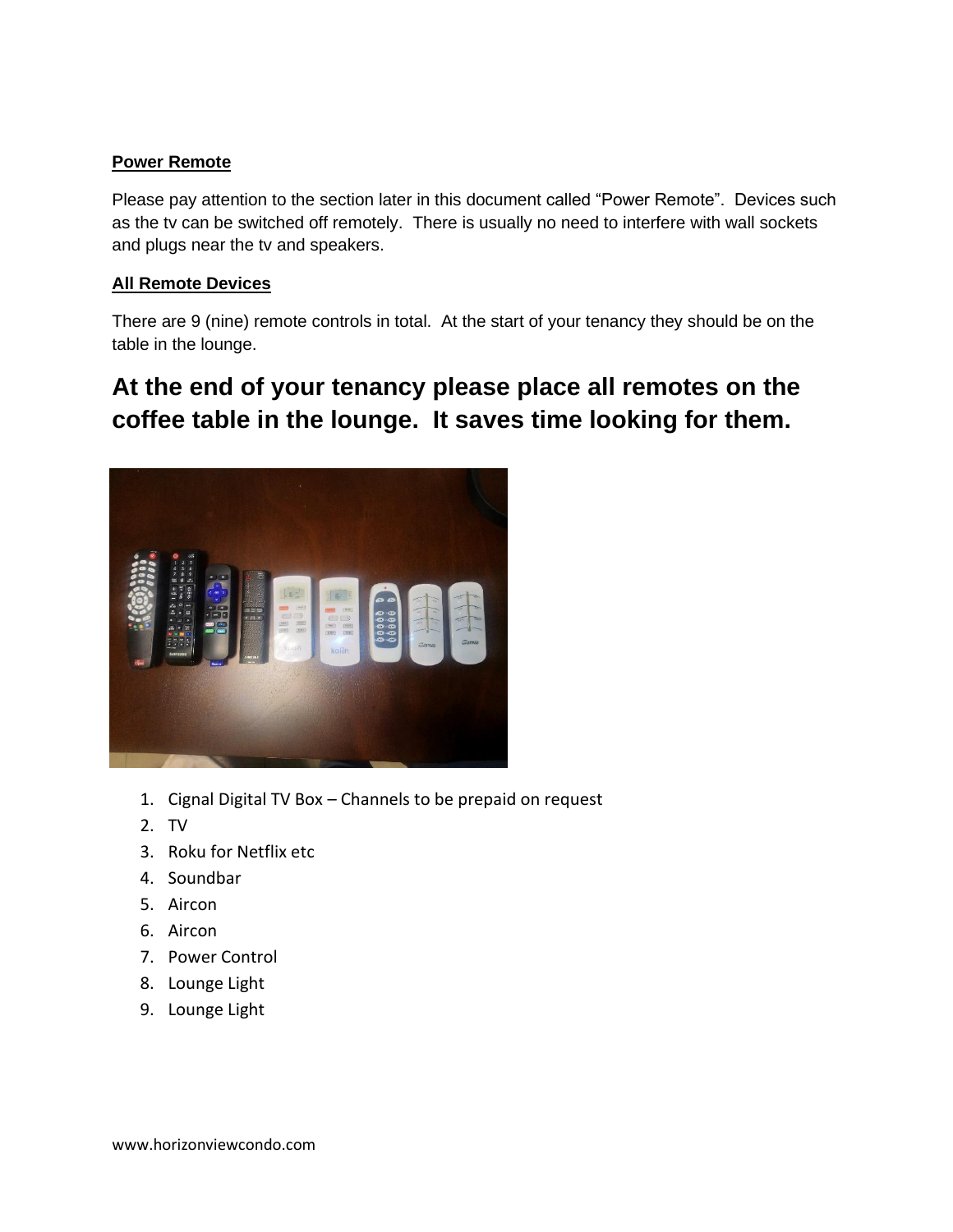$\begin{tabular}{c} \hline \quad \quad & \quad \quad \\ \quad \quad & \quad \quad \\ \quad \quad & \quad \quad \\ \quad \quad & \quad \quad \\ \quad \quad & \quad \quad \\ \quad \quad & \quad \quad \\ \quad \quad & \quad \quad \\ \quad \quad & \quad \quad \\ \quad \quad & \quad \quad \\ \quad \quad & \quad \quad \\ \quad \quad & \quad \quad \\ \quad \quad & \quad \quad \\ \quad \quad & \quad \quad \\ \quad \quad & \quad \quad \\ \quad \quad & \quad \quad \\ \quad \quad & \quad \quad \\ \quad \quad & \quad \quad \\ \quad \quad & \quad \quad \\ \quad \quad & \quad \quad \\ \quad \quad & \quad \quad \\ \quad \quad & \quad \quad$ 

**HORIZONS101-ADMIN** Wed, 6 Mar

## LOCAL GOV'T UNITS

| FIRE DEPT (HOTLINE)             | 160          |
|---------------------------------|--------------|
| <b>Cebu City Fire</b>           | 2560541      |
| <b>RESCUE</b>                   | 117          |
| <b>ERUF</b>                     | 161          |
| POLICE DEPT (HOTLINE)           | 166          |
| <b>CEBU CITY PNP</b>            | (032)2315802 |
| <b>HOSPITAL</b>                 |              |
| <b>CHONG HUA</b>                | (032)2557141 |
| <b>CEBU DOCTORS</b>             | (032)2555555 |
| <b>VICENTE SOTTO MMC</b>        | (032)2539898 |
| PERPETUAL SUCCOUR               | (032)2338620 |
| <b>CEBU CITY MEDICAL CENTER</b> | 032)2539409  |

## **Angelie A. Tarongoy**

Admin. Assistant.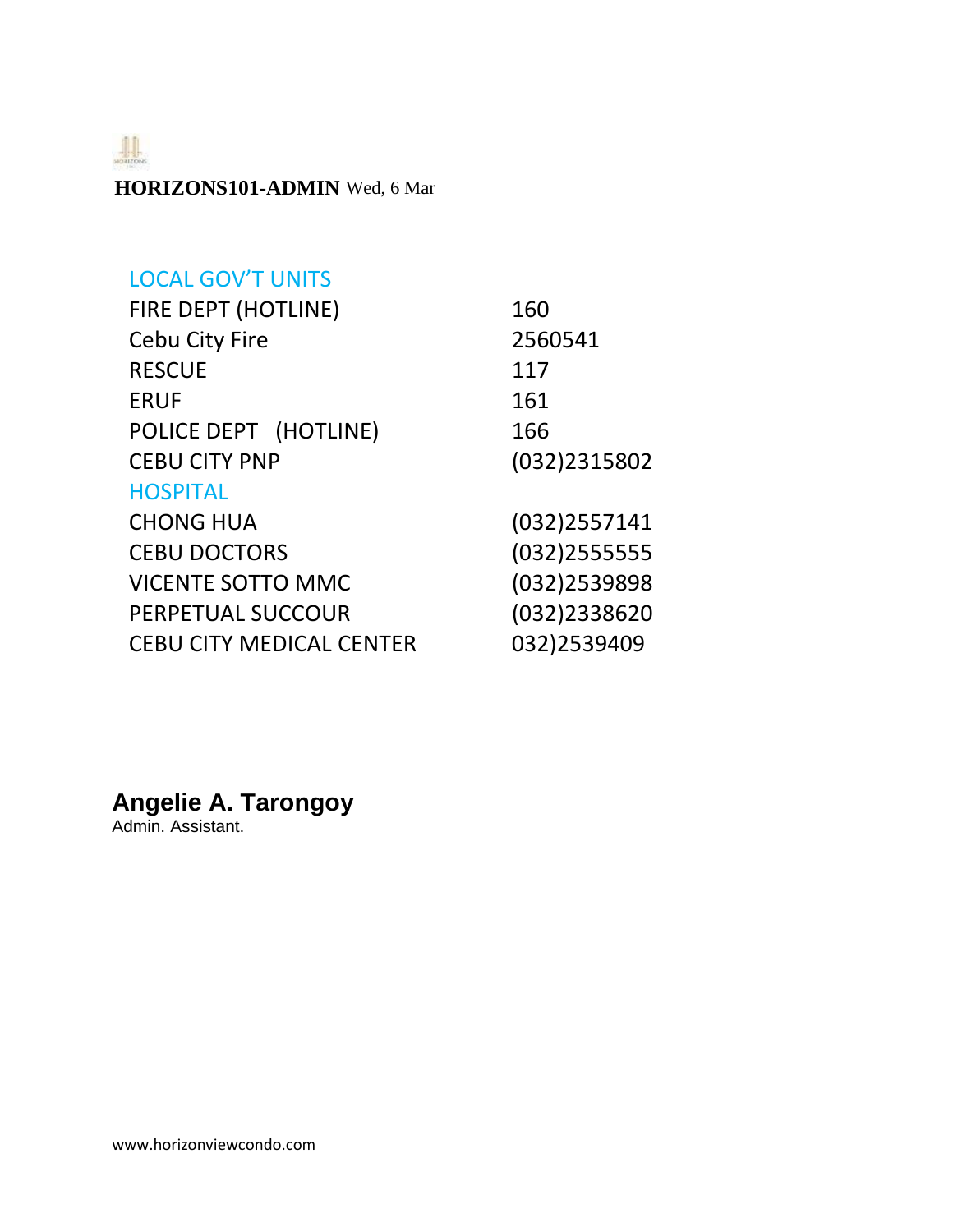### USING ELEVATORS

HORIZONS 101 CONDOMINIUM CORPORATION

Gen.MaxilomAve.,CebuCity Tel. No. (032)-261-6235

When waiting for elevators:

- Know your destination
- Push the elevator call button once for the direction you want to go in
- Look and listen for the signal announcing your car's arrival
- Be aware of health conditions that could contribute to falls or accidents
- Stand clear of the elevator doors and stand aside for exiting passengers
- If the arriving car is full, wait for the nextcar
- Don't attempt to maneuver in or stop closing doors, wait for the next car
- Intheeventofafireorothersituationthat couldleadtoadisruption inelectricalservices, take the stairs

When boarding elevators:

- Allow passengers exiting the elevator to clear before boarding
- Watch your step the elevator car may not be perfectly level with the floor
- Stand clear of the doors keep clothes and carry-ons away from the opening
- Hold children and pets firmly
- Passengers nearest to the doors should move first when the car arrives
- Push and hold the DOOR OPEN button if doors need to be held open, or ask someone to push the button for you
- Never try to stop a closing door, wait for the next car
- Once on board, quickly press the button for your floor (not required on destination dispatch elevators) andmove to the back ofthe carto make room for other passengers

When riding elevators:

- Hold the handrail, if available
- Stand next to the elevator wall, ifavailable
- Pay attention to the floor indications and announcements when provided
- If the doors do not open when the elevator stops, push the DOOR OPEN button
- NEVER play with the buttons.
- NEVER play in the elevator

In the event of an elevator emergency:

- If the elevator should ever stop between floors, do not panic, there is plenty of air in the elevator
- Never climb out of a stalled elevator
- Use the ALARM or HELP button, the telephone or the intercom to call forassistance
- Above all, wait for qualified help to arrive and never try to leave an elevator that has not stopped normally
- Emergency lighting will come on in the event of a power failure

Please feelfreetogetintouchwiththeProperty Management Office forany inquiries atTel.No. 261-6235.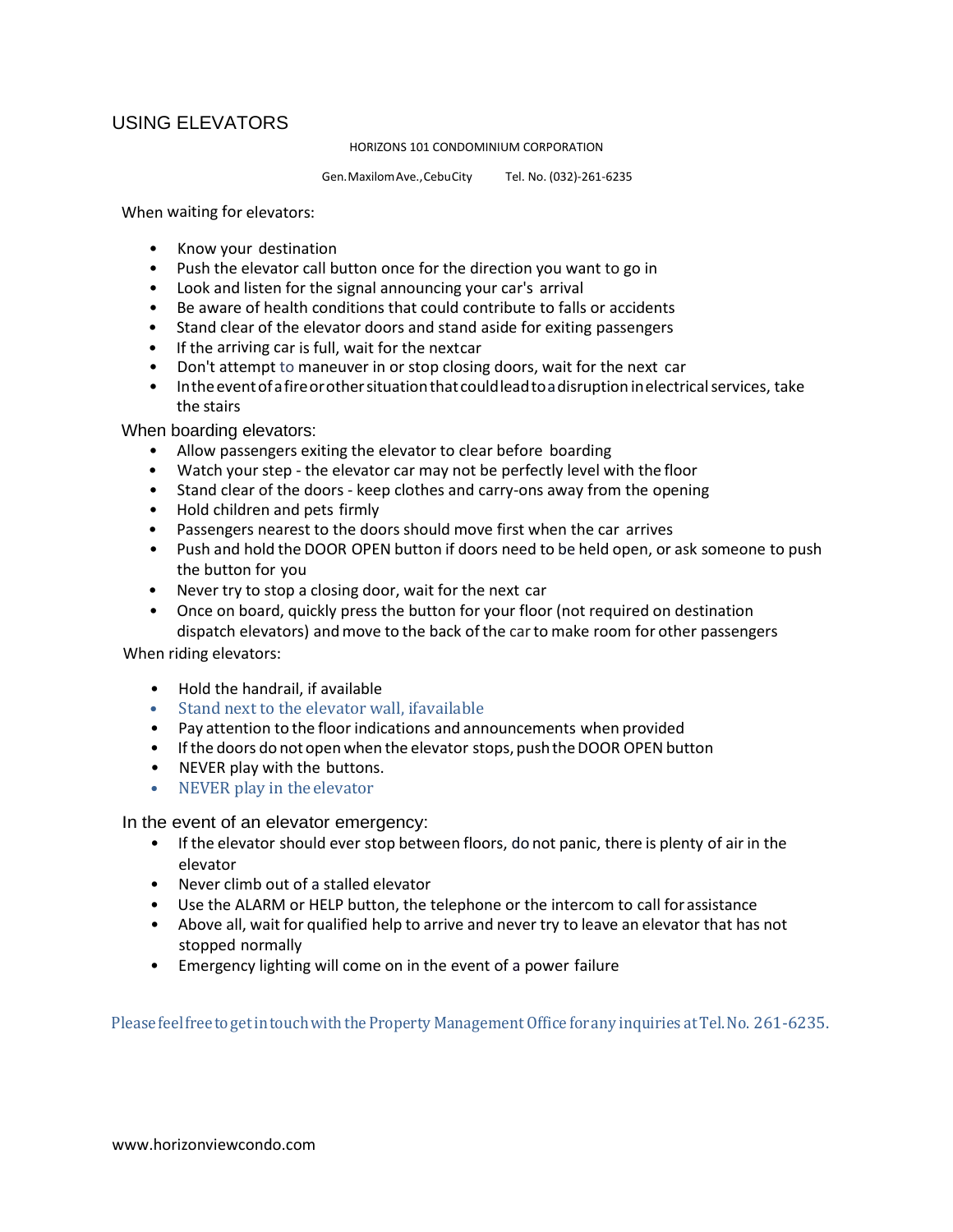### NO-SMOKING POLICY

## **HORIZONS101-ADMIN**  Sat, 12 Jan, 03:00

#### **Dear Valued Unit Owners / Tenants,**

This is to remind all occupants in the **COMPREHENSIVE ANTI-SMOKING ORDINANCE NO. 2241 OF THE CITY OF CEBU and the EO26 NATIONWIDE SMOKING BAN.** VIOLATORS will be fined from P3, 000 – P5, 000 or an imprisonment of not less than 6 months or both.

There were complaints on the cigarette butts thrown from the upper unit's window; this is causing inconvenience in the units at the 9<sup>th</sup> floor, most specially those who has veranda. Owners, Facilitators, Property Managers, Host, Authorized Representatives, SPAs of units for rentals or lessees are encourage to orient their guest in this regard. The Property Management will not take such incidents lightly as the safety and security of all occupants is at stake. Violators will be handled seriously and the PMO will exert all efforts to impose such penalties, sanctions, disallowance and banning whatever is applicable.

Horizons 101 strives to offer a clean and safe living environment. As such, we appreciate your cooperation in respecting our **NO-SMOKING POLICY**.

Prepared by:

#### **Angelie A. Tarongoy**

Admin. Assistant

www.horizonviewcondo.com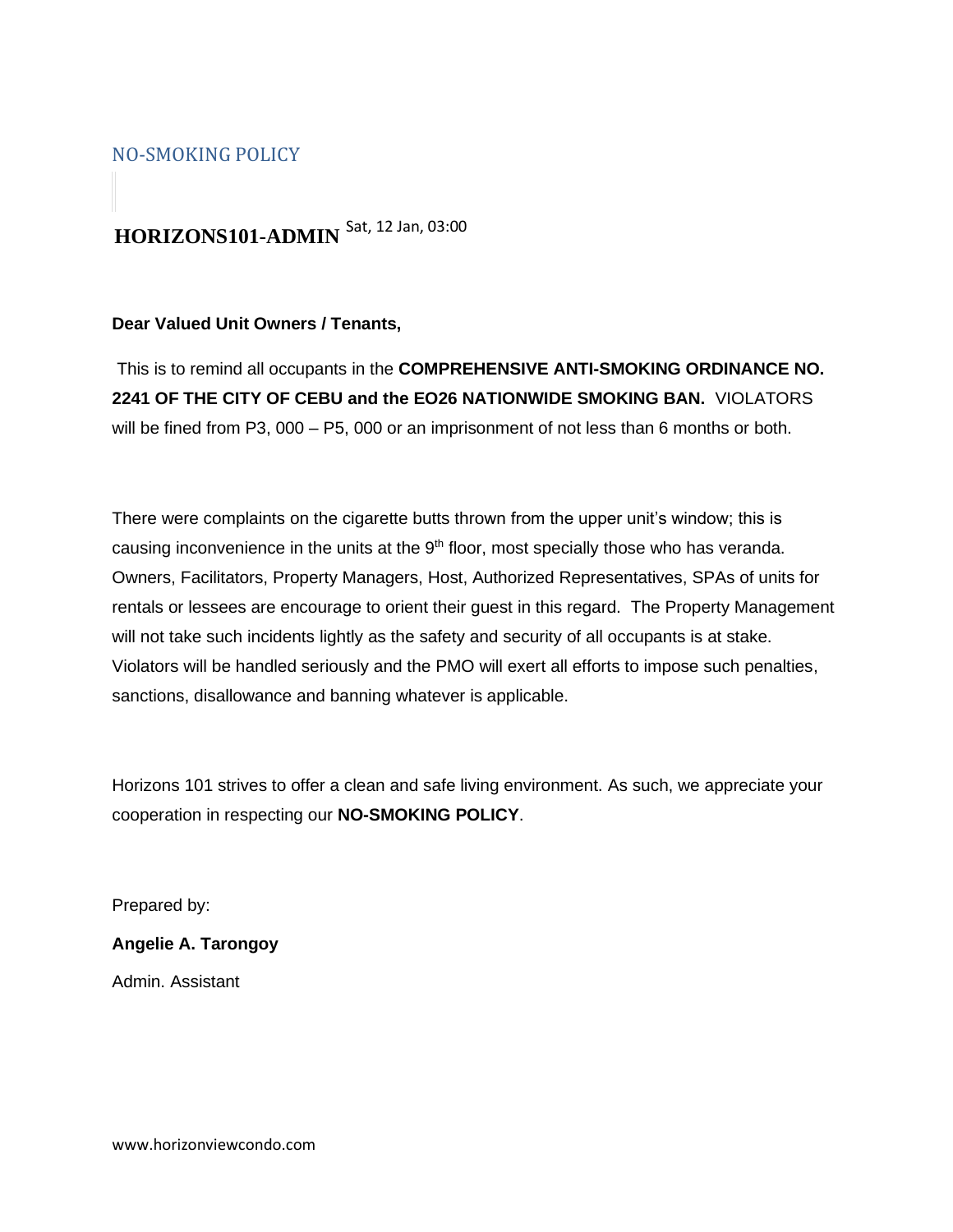## **ELECTRICITY**

## Fuse Box (Near Door.)



|                |                  |                                       | When apartment is<br>occupied each day<br>with a guest | When apartment is<br>vacant for any period<br>such as overnight. |
|----------------|------------------|---------------------------------------|--------------------------------------------------------|------------------------------------------------------------------|
| Master         |                  | MASTER ON/OFF                         | $UP=ON$                                                | $UP=ON$                                                          |
| 1              | LTHG             | lights                                | $UP=ON$                                                | $DOWN = OFF$                                                     |
| $\overline{2}$ | C.01             | power outlets kitchen/Living room     | UP=ON                                                  | $UP=ON$                                                          |
| 3              | C.02             | power outlets rooms                   | $UP=ON$                                                | $DOWN = OFF$                                                     |
| $\sqrt{4}$     | R&R/H            | Oven, 2 ring hob, cooker hood exhaust | $UP=ON$                                                | $DOWN = OFF$                                                     |
| 5              | Wm               | Utility room/washing machine          | $UP=ON$                                                | $DOWN = OFF$                                                     |
| 6              | Acu1             | Aircon living room                    | $UP=ON$                                                | $DOWN = OFF$                                                     |
| 7              | Acu <sub>2</sub> | Aircon second bedroom                 | $UP = ON$                                              | $DOWN = OFF$                                                     |
| 8              | Acu3             | Aircon master bedroom                 | UP=ON                                                  | $DOWN = OFF$                                                     |
| 9              | WH1              | 2nd bathroom heater                   | UP=ON                                                  | $DOWN = OFF$                                                     |
| 10             | WH <sub>2</sub>  | master bathroom heater                | $UP=ON$                                                | $DOWN = OFF$                                                     |
| 11             | Spare            | Spare                                 | $DOWN = OFF$                                           | $DOWN = OFF$                                                     |

#### **Notes**

1. When leaving the apartment empty for a period of time such as overnight, switch off (DOWN) all fuse switches except MASTER and C.01. This will leave running the fridge/freezer and also the internet/wifi. Apart from those two items, please unplug unnecessary items in lounge and kitchen worktop area, including lamps. Do not unplug aircon units, switches 6,7,8 will cut power to them.

2. When vacating at the end of a tenancy, and being checked out by an agent, please leave switches in their ON positions. The agent will take care of switches.

3. When vacating the property at the end of tenancy, please ensure no items remain in the fridge or freezer compartments. The agent responsible for checking out will decide if the fridge/freezer is to be unplugged.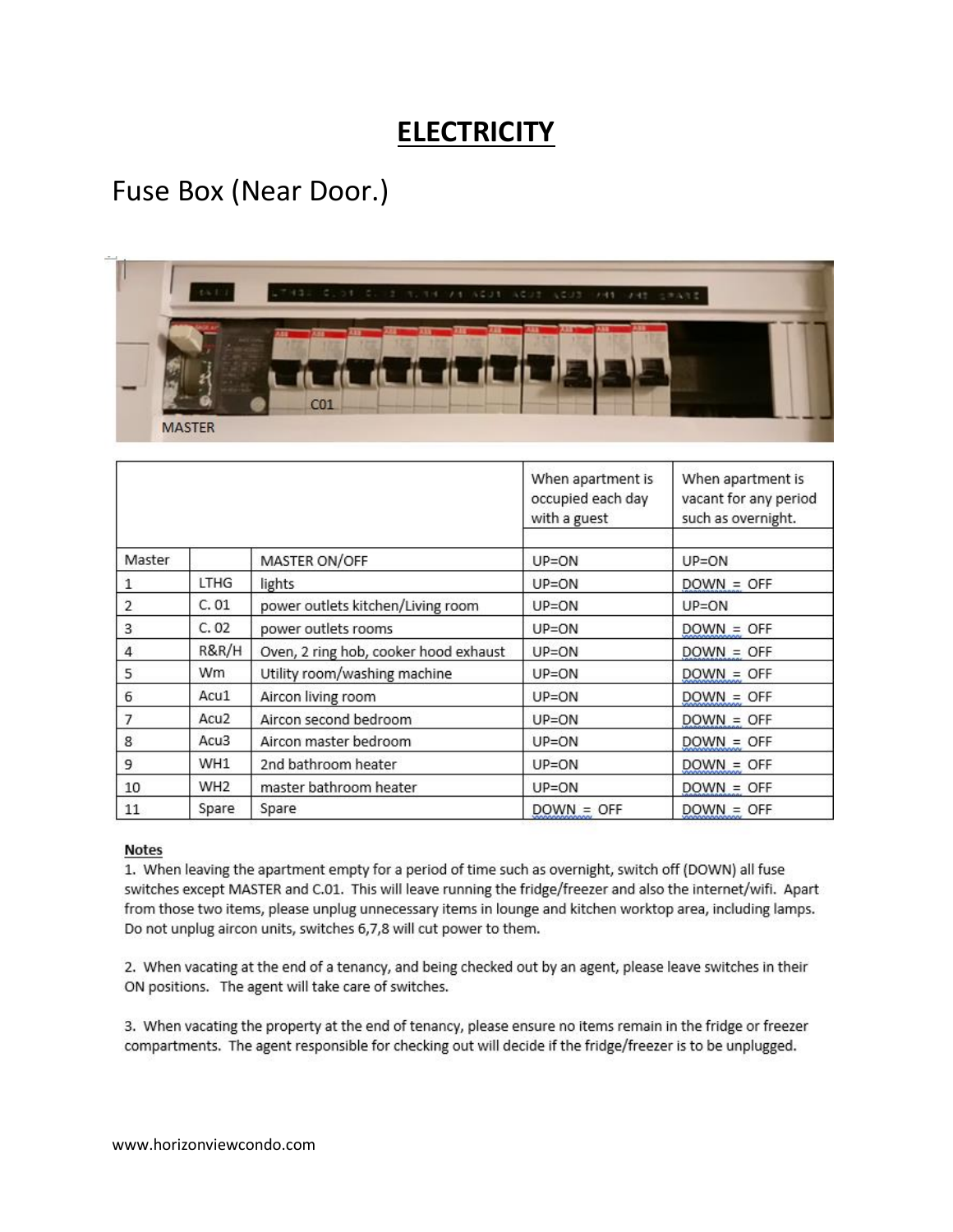## **Amerex ABC Dry Chemical 10 lb Fire Extinguisher**

To Be found near entrance door, near fuse box.



### MULTIPLE USES

Ordinary combustibles such as wood, paper, cloth, trash, and plastics.

Flammable liquids (excluding grease and cooking oils) like gasoline, petroleum, oil, and paint. Also includes gasses, like propane and butane.

Energized electrical equipment like appliances, transformers, and motors. The electric must be turned off to aid extinguishing efforts.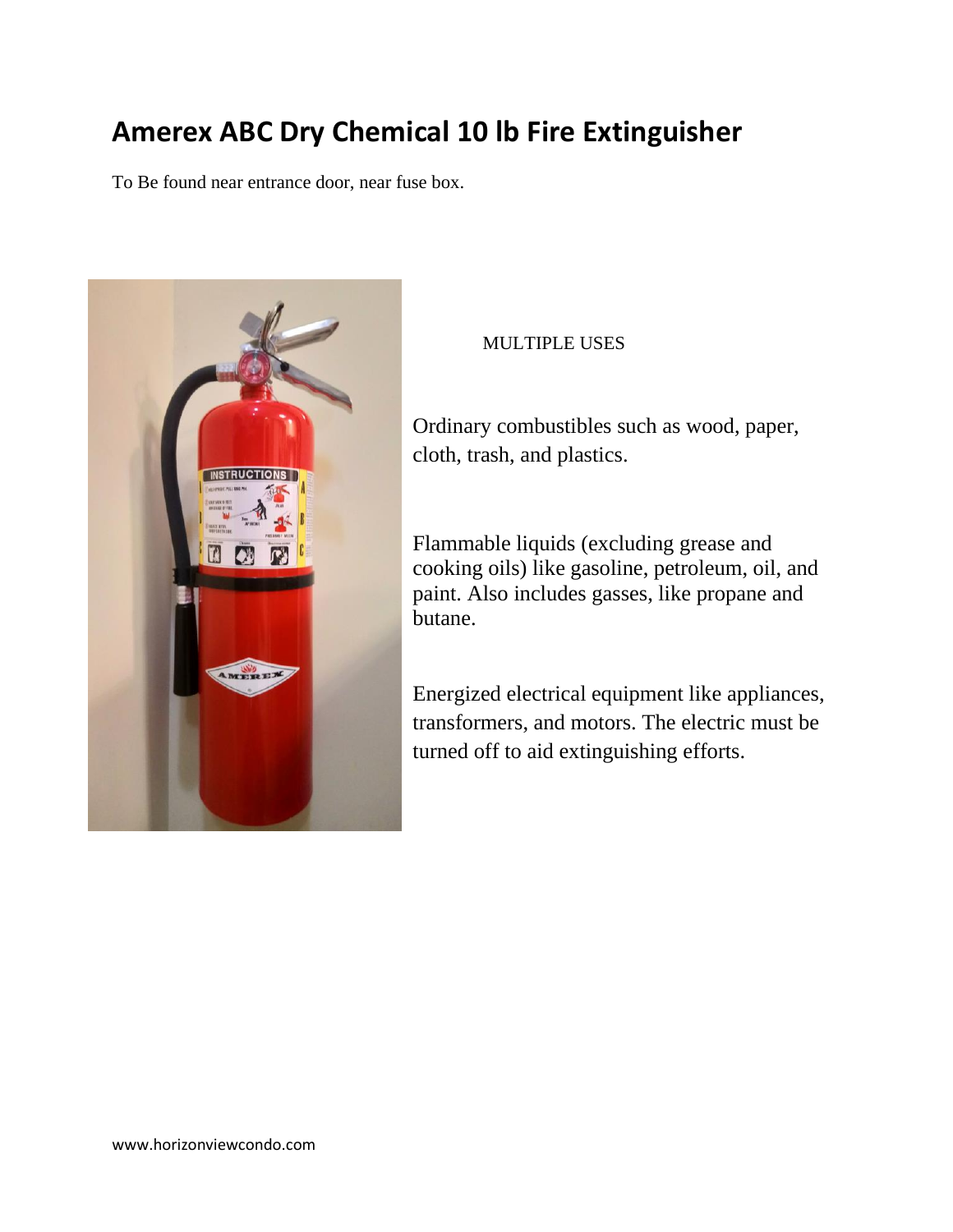## **Water Supply**

Turn off water if there is a leak or a flood or a problem with any water device and then contact the Agent.

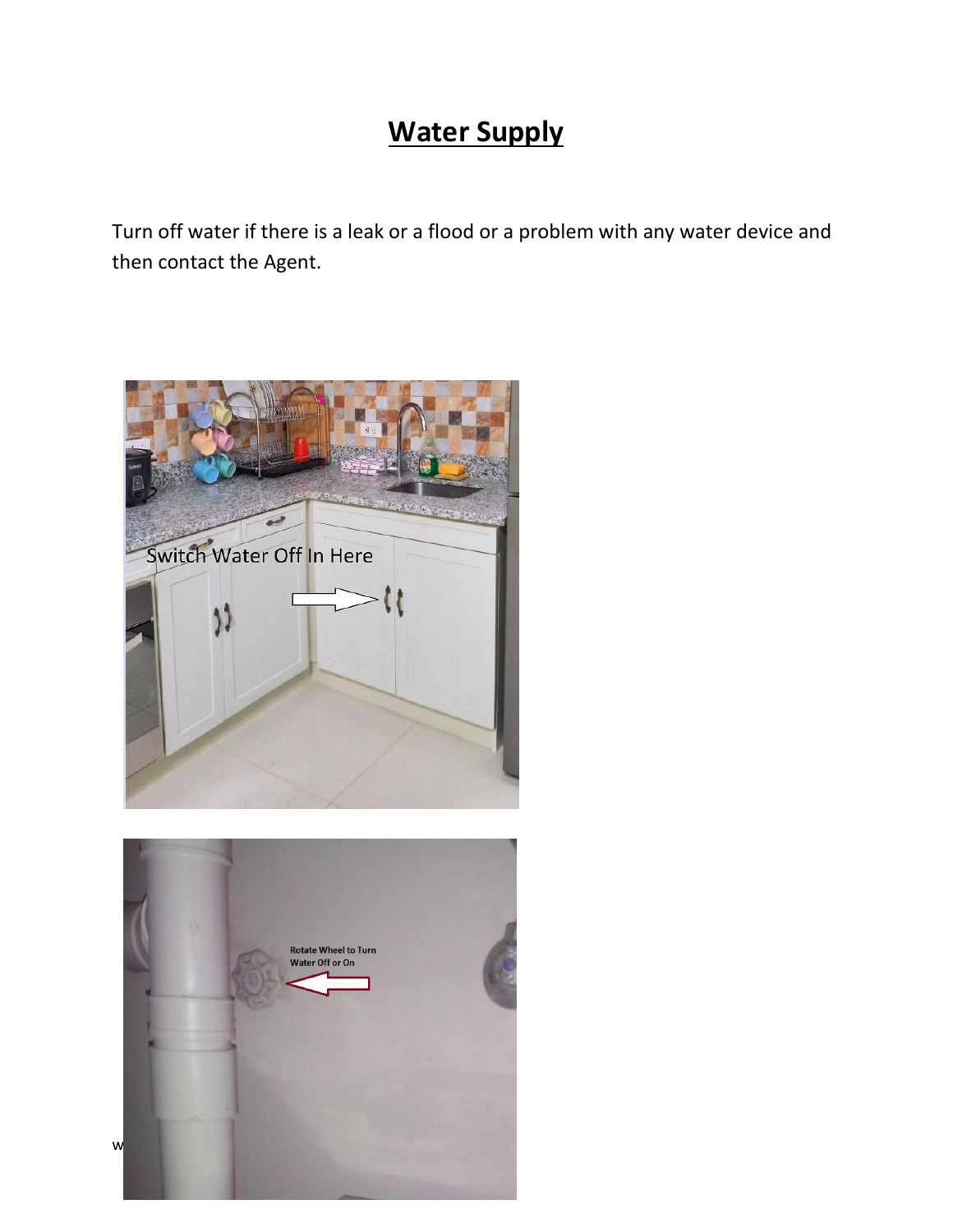## **Kitchen**

When not in use, please unplug electrical worktop items such as the kettle and rice-cooker

When the kitchen is not in use, make sure there are no food items exposed which may encourage pests into the area. In the event that pests are discovered it is vital to inform the Agent as soon as possible.

### **Important \*\*\*\*\*\*\*\*\*\* DRYING \*\*\*\*\*\*\*\*\***

Drying cloths have been provided. For the good maintenance of the kitchen furniture, please avoid putting wet or damp items into cupboards or draws.

Please avoid spillages on to kitchen surfaces, cupboards and fittings and quickly clean any deposits that might mark or affect the condition and visual quality of the kitchen,

### **Microwave \*\*\*\*\*\*\*\*\*\* BEWARE \*\*\*\*\*\*\*\*\***

Use the microwave for containers and foods that are suitable. Especially when considering the operating height of the microwave. For items such as heavy containers or containers of liquids, beware of the risks when opening the microwave door and handling containers. In particular, remember that the food can be extremely hot, and also the dish or plate can be too hot to hold without oven gloves. **If the user is not accustomed to using a microwave, or has any concerns about handling hot items at a slightly higher level** we recommend most strongly that the conventional oven should be used instead.

### **\*\*\*\*\*\*\*\*\*\* WARNING - METAL ITEMS \*\*\*\*\*\*\*\*\*\***

It can be dangerous to put metal items into the microwave. Please make absolutely sure that any container, dish or plate is suitable for use in a microwave oven.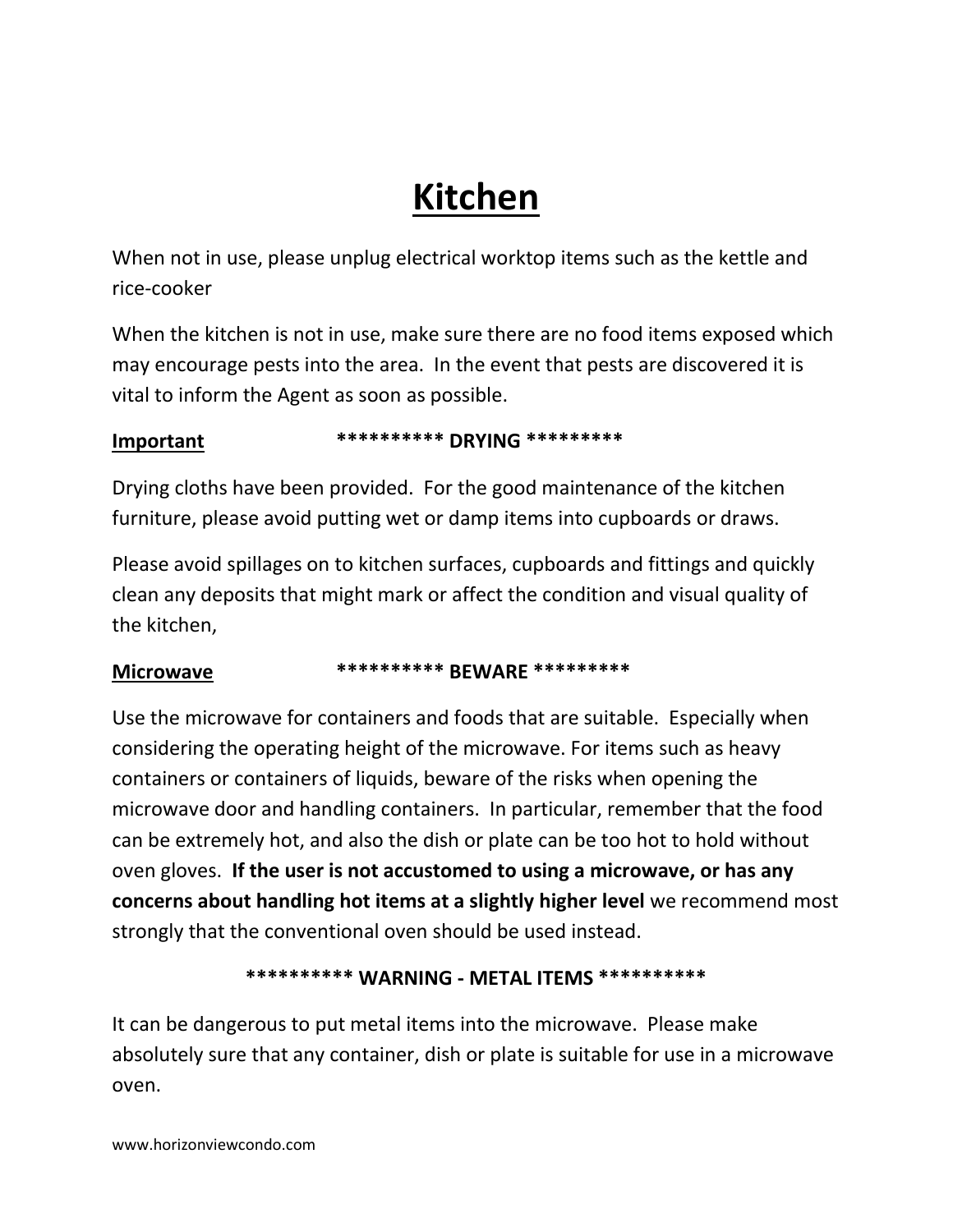### **Main Oven - Controls**



#### Oven light

**Electric grilling** 

It allows to illuminate the inside of the oven, in order to control the cooking status of the food.



#### **Conventional Cooking (Upper & Lower heating)**

The heat comes simultaneously from the top as well as from the bottom of the oven. This function is the perfect solution for cooking pizza, cakes, roasting and baking of any kind and also for fat meats like duck or goose.



The fan combined with the grill function enhances and makes faster the operations of grilling and cooking of gratin, with a major distribution of the heat avoiding the burning of the surface.

|  | 4 |  |
|--|---|--|
|  |   |  |
|  |   |  |
|  |   |  |

#### food, such as snacks or toast and a high

This function operates the variable electric grill,

you can use low setting when you want to be

gentle for grilling a relatively smaller amount of

setting for quick grilling. **Conventional Cooking with fan assisted** The operation of the fan combined with the

conventional cooking spreads the heat evenly

throughout the oven. This is perfect to cook

food that requires the same level of cooking

inside as well as outside, like roasts, fish,

chickens, turkey and big meats. It is also

possible to cook many meats simultaneously

|  | I |  |
|--|---|--|
|  |   |  |
|  |   |  |

#### True fan cooking

The combination between the fan and the heating element located around the fan, allows the cooking of many kinds of food allocated in more levels, without mixing flavours and smells. This function is particularly indicated for cooking those foods that need to be well cooked on the outside and on the same time, stay tender and juicy in the inside.



#### Upper heating element with fan cooking

For higher temperature at the top and even cooking at the bottom

on more levels.

| ł |         |  |
|---|---------|--|
|   | Y.<br>ï |  |
|   |         |  |
|   |         |  |
|   |         |  |

#### Defrosting

When the defrosting function is set, only the fan works without the heating element. This allows the circulation of the air evenly inside the oven and facilitates a rapid defrost of frozen foods.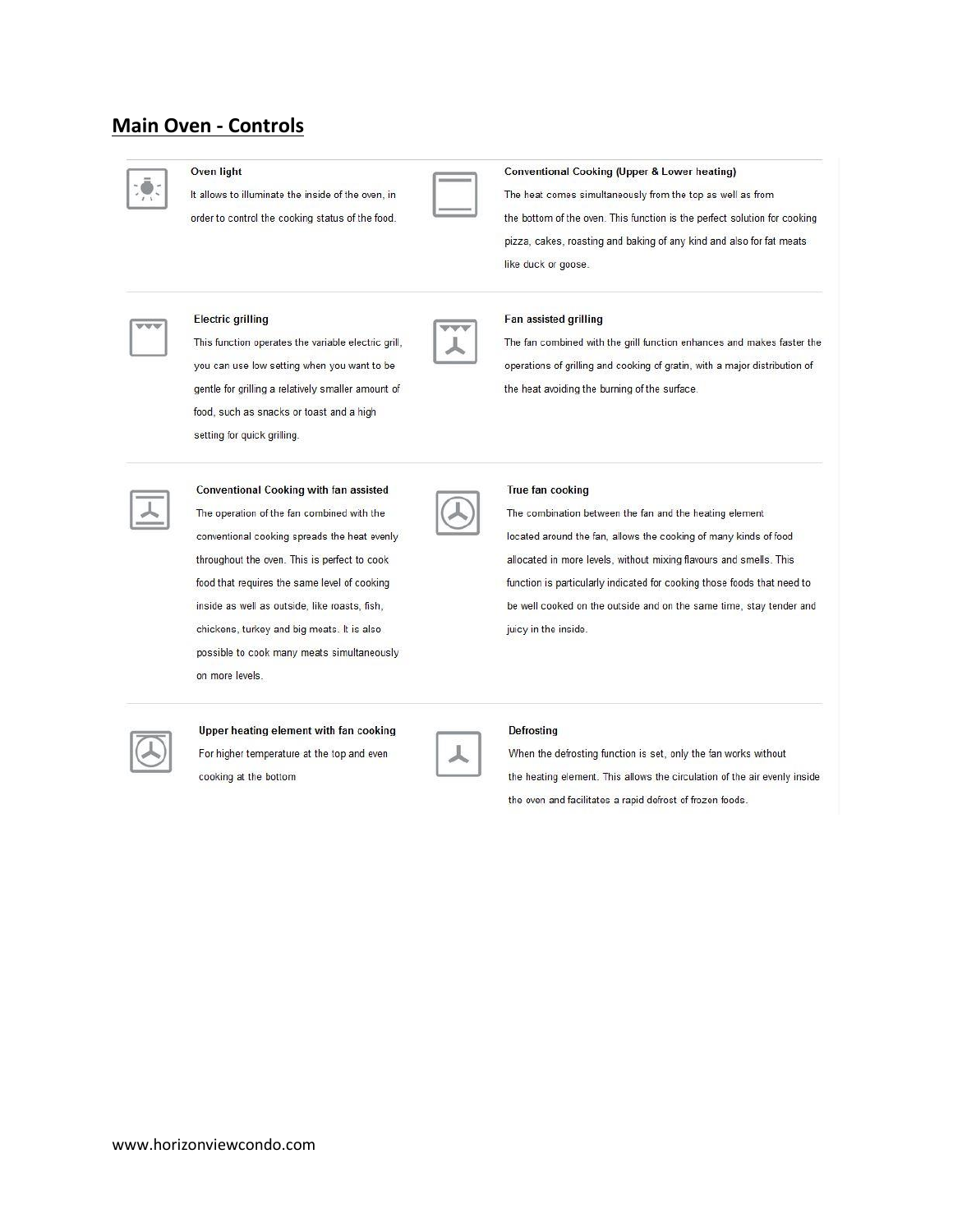## OVEN SAFETY & RECOMMENDATIONS

- Do not carry out any cleaning or maintenance without first disconnecting the appliance from the electrical supply.
- During and after use of the oven, certain parts will become very hot. Do not touch hot parts.
- After use always ensure that the control knobs are in the **OFF** position ("**0**", "**O**" or "").
- Household appliances are not intended to be played with by children.
- Keep children away from the oven during use.
- Children, or persons with a disability which limits their ability to use the appliance, should have a responsible person to instruct them in its use. The instructor should be satisfied that they can use the appliance without danger to themselves or their surroundings.

#### – **WARNING**

When correctly installed, your product meets all safety requirements laid down for this type of product category. However special care should be taken around the rear or the underneath of the appliance as these areas are not designed or intended to be touched and may contain sharp or rough edges, that may cause injury.

- **Fire Risk!** Do not store inflammable materials inside the oven.
- Always use oven gloves when removing the shelves and food trays from the oven whilst hot.
- Clean the oven regularly and do not allow fat or oils to build up in the oven base or trays. Remove spillages as soon as they occur.
- Do not line the oven walls with aluminium foil. Do not place baking trays or the drip tray on the base of the oven chamber.
- Always stand back from the oven when opening the oven door to allow steam and hot air to escape before removing the food.
- Do not hang towels, dishcloths or other items on the cooker or its handle as this could be a fire hazard.
- Make sure that electrical cords connecting other appliances in the proximity cannot become entrapped in the oven door.
- **Safe food handling:** leave food in the oven for as short a time as possible before and after cooking. This is to avoid contamination by organisms which may cause food poisoning. Take particular care during warmer weather.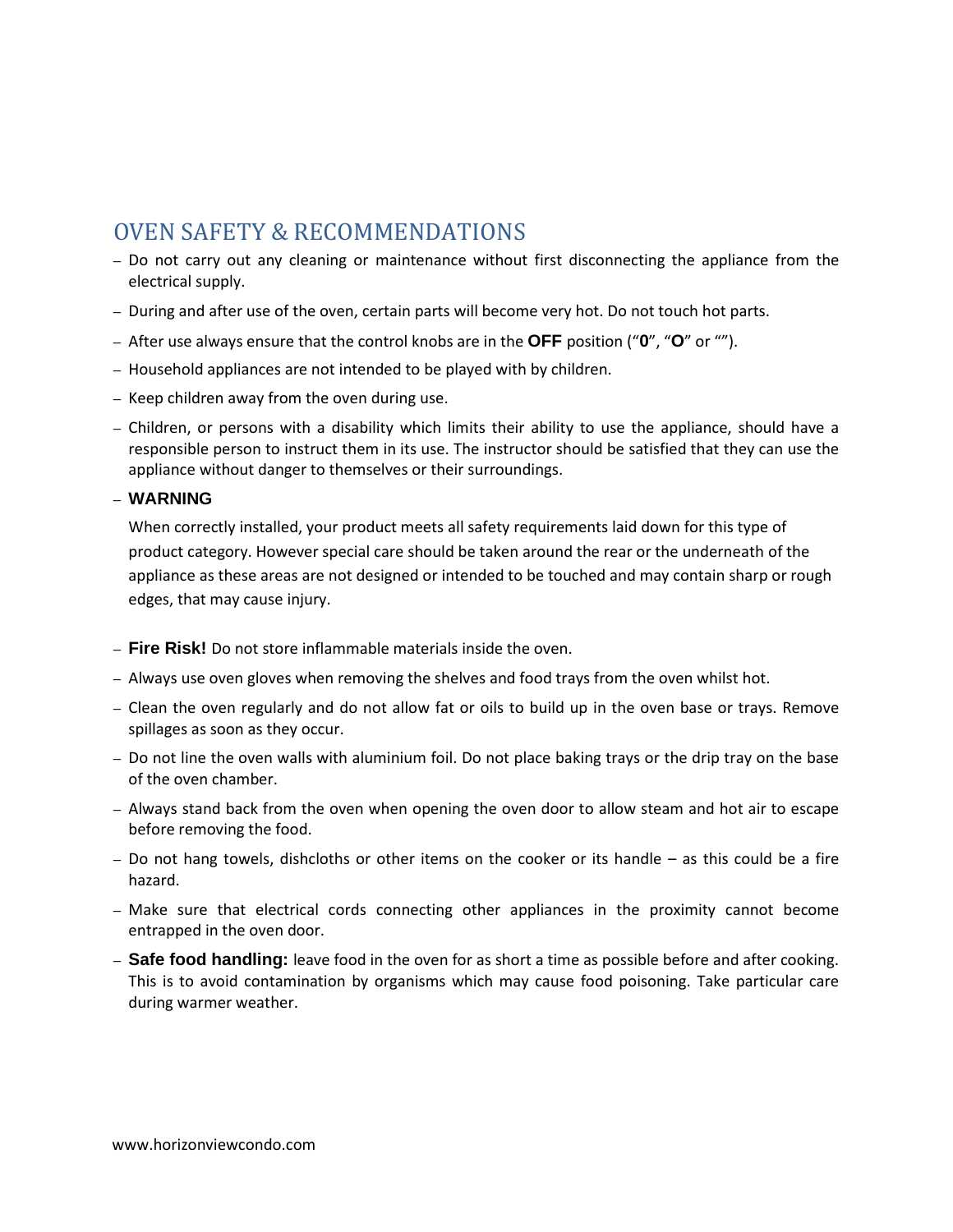### **DO'S AND DO NOT'S**

–

#### **Do always grill with the oven door closed.**

Do read the user instructions carefully before using the oven for the first time.

Do clean your oven regularly.

Do remove spills as soon as they occur.

Do always use oven gloves when removing food shelves and trays from the oven.

Do not allow children near the oven when in use.

Do not allow fat or oils to build up in the oven trays, grill pan or oven base.

Do not place cooking utensils or plates directly onto the oven base.

Do not grill food containing fat without using the grid.

Do not cover the grilling grid with aluminium-foil.

Do not use the oven tray for roasting.

Do not clean the oven without first turning off the electricity supply and allow to cool.

Do not place hot enamel parts in water. Leave them to cool first.

Do not allow vinegar, coffee, milk, saltwater, lemon or tomato juice to remain in contact with enamel parts.

Do not use abrasive cleaners or powders that will scratch the surface of the enamel.

Do not attempt to repair the internal workings of your oven.

#### **Do not grill with the oven door open as damage to the front panel will result.**

Do not line the oven walls with aluminium foil. Do not place baking trays or the drip tray on the base

### **FOR YOUR SAFETY**

The product should only be used for its intended purpose which is for the cooking of domestic foodstuffs.

Under no circumstances should any external covers be removed for servicing or maintenance except by suitably qualified personnel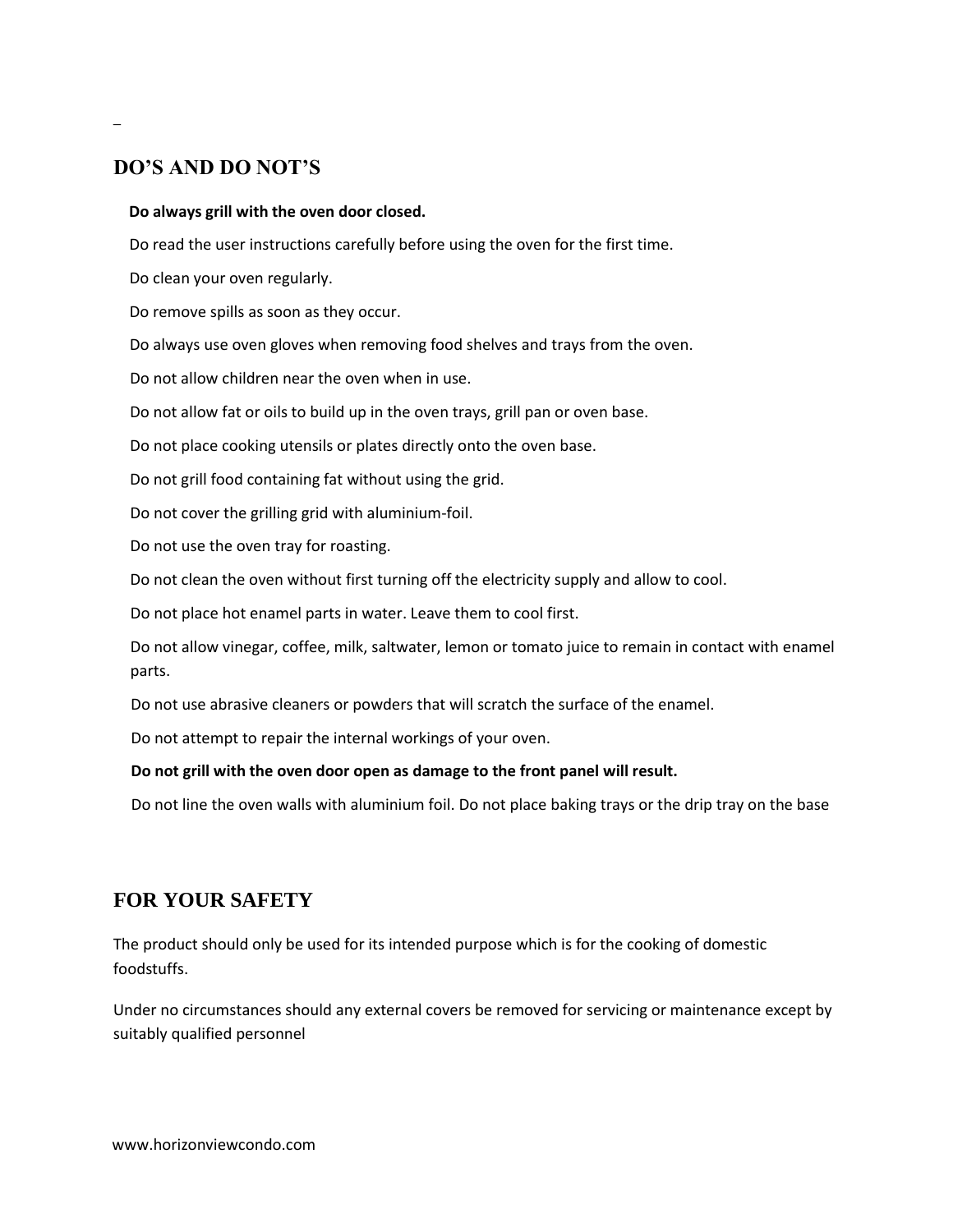

purchased may have some or all of the features shown above.

. To keep a position of inner parts like as baskets, drawers and shelves supplied by manufactureris the most efficient usage for energy saving.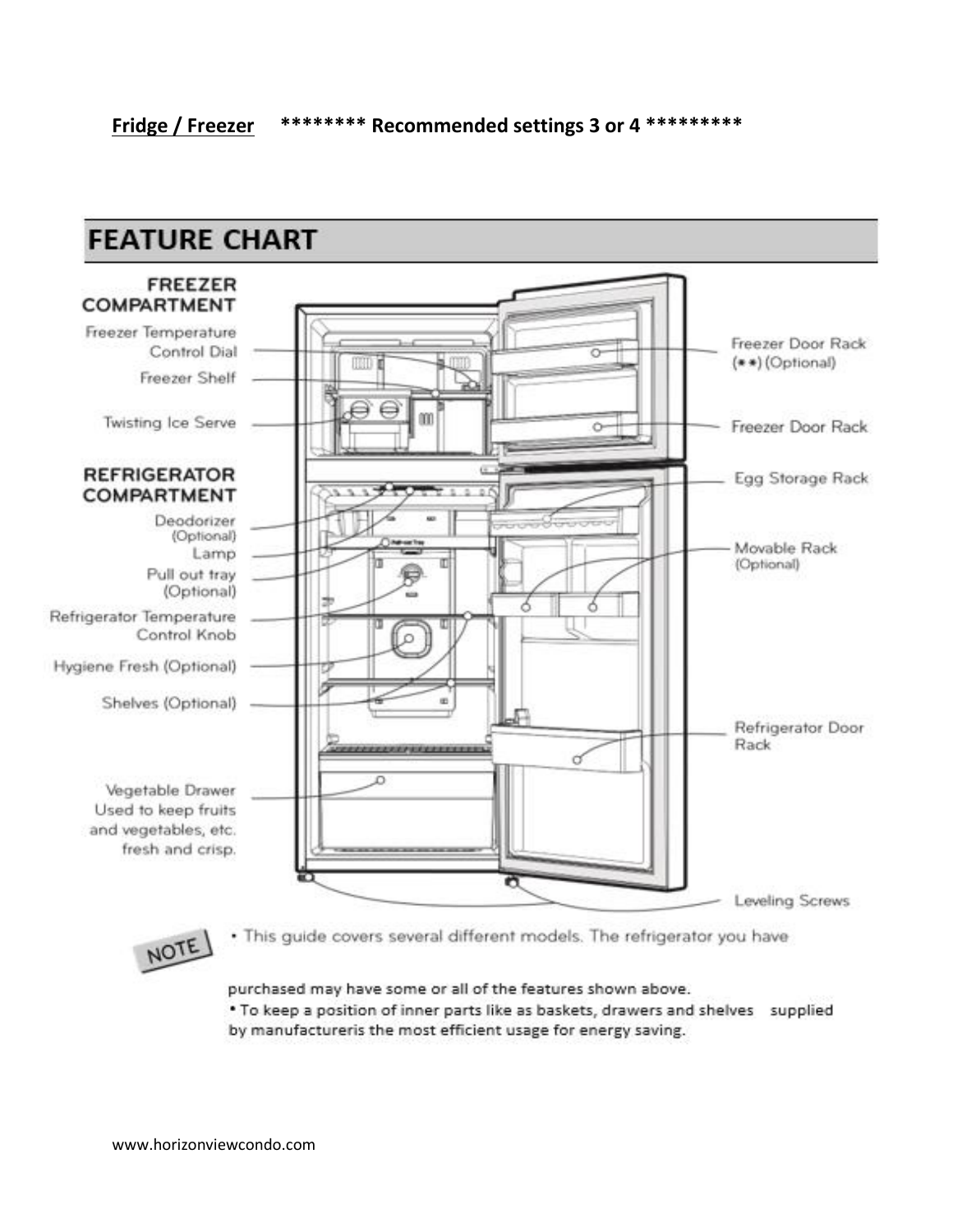### TEMPERATURE CONTROL OCONTROLS FOR REFRIGERATOR COMPARTMENT



For colder temperatures, adjust the control knob to MAX, and for warmer temperatures, adjust the control knob to MIN position

## **CONTROLS FOR FREEZER COMPARTMENT**

Repend on your product



<Type A>



<Type B>

- The higher the number the Freezer setting is set to, the lower the temperature of the freezer compartment will become.
- Since the temperature of the refrigerator and freezer compartments is controlled with a fixed amount of cooled air, the refrigerator compartment will be warmer if the freezer compartment becomes colder.
- When the freezer compartment is not cold enough in summer, adjust the control in the freezer to High (4~5) for
- type A or (3"4) for type B. Setting the Freezer dial at (4"5) for type A or (3"4) for type B w ill maintain a low

temperature in the freezer.

But the Refrigerator's cooling speed will be reduced. When set to (4~5) for type A or (3~4) for type B during hotter climates, it may also be necessary to adjust the refrigerator compartment temperature to a cooler temperature (6~7).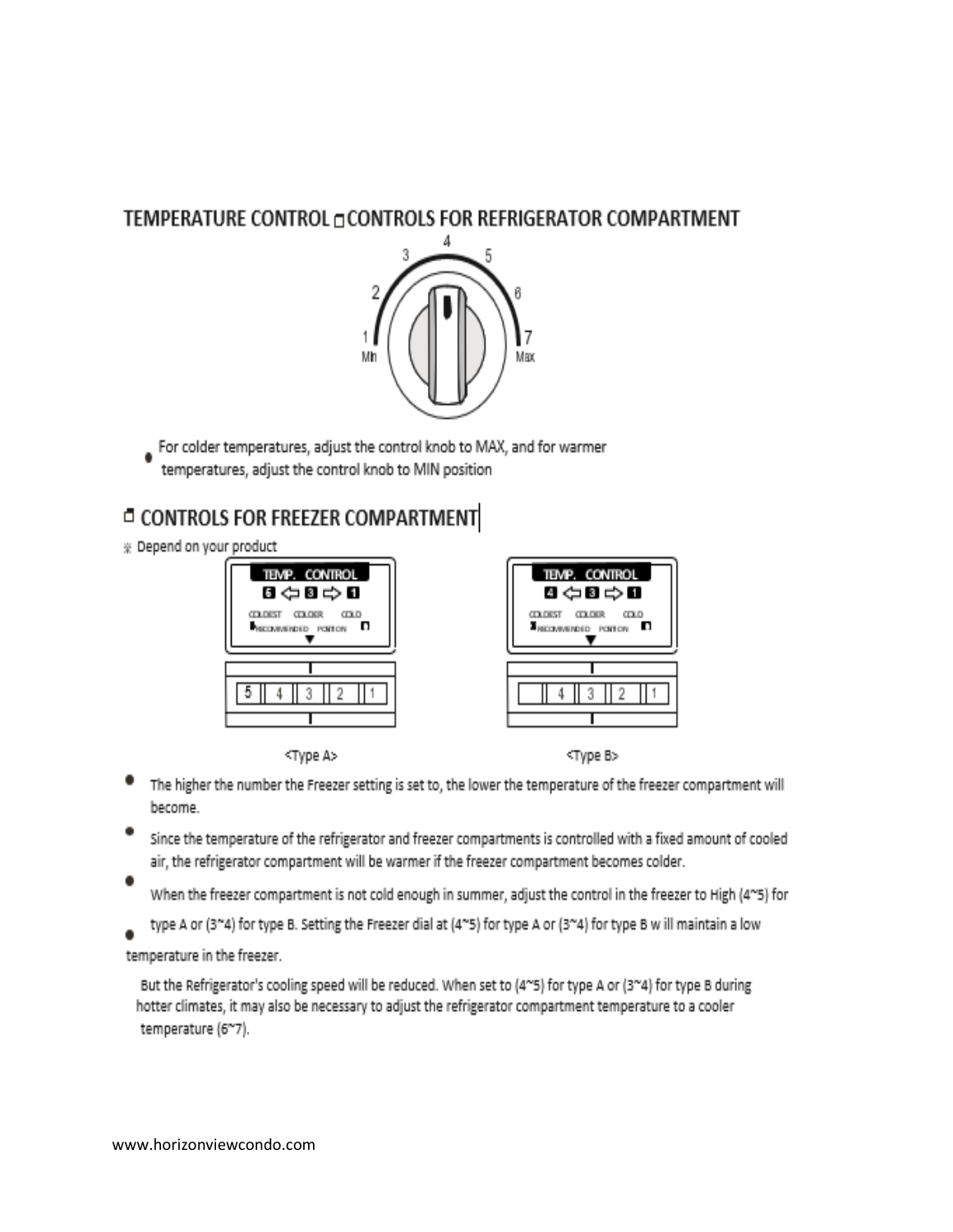## **Obtain Water for the Dispenser**

## Call FELICITY on 09561130423

### and ask to receive a replacement 15 Liter water bottle

## Someone will come to the condo to deliver a new bottle and collect payment, 70 peso at time of writing

Please note, this contact number should not be used for any other purpose but obtaining water and Cignal TV channels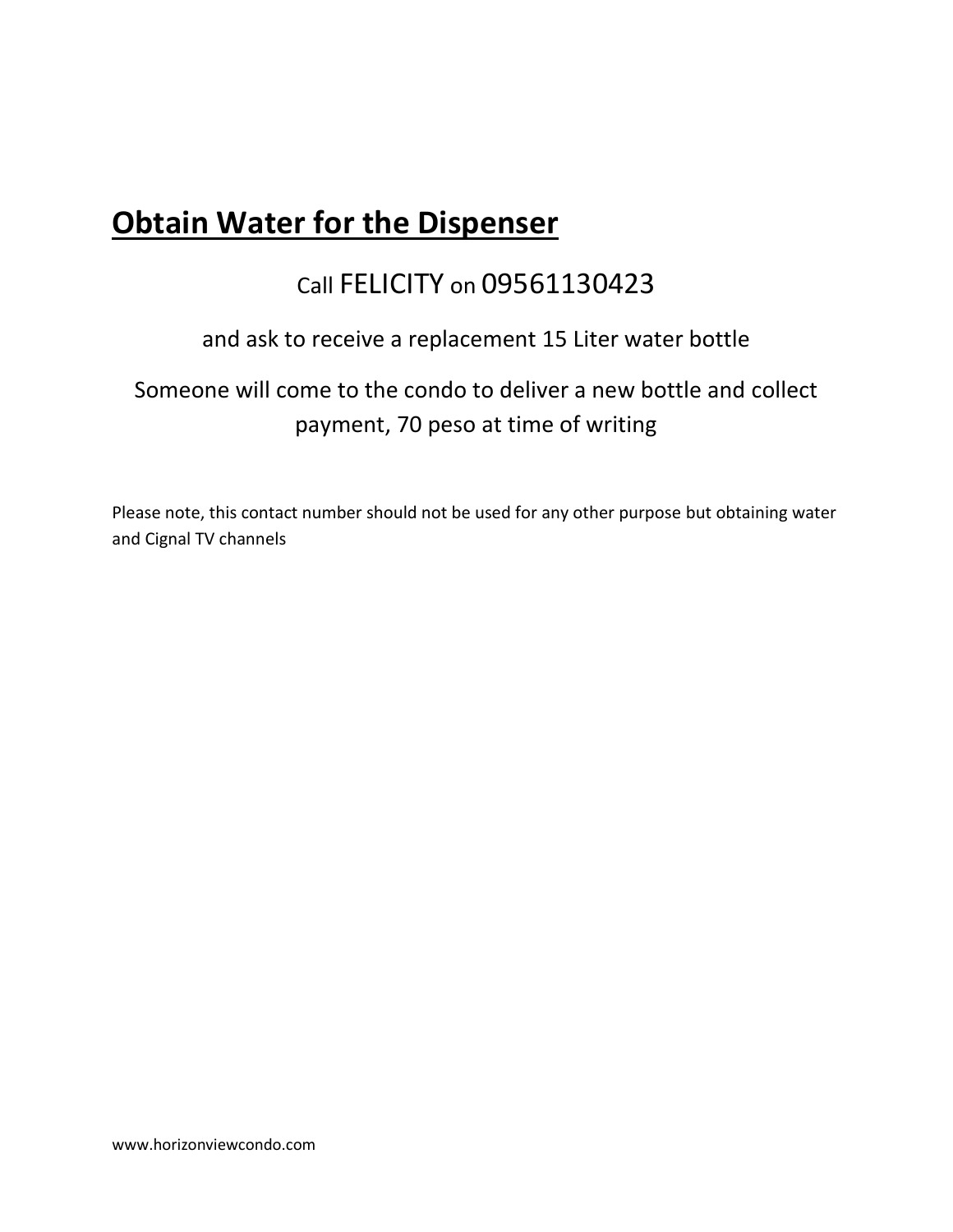## **Wooden Surfaces**

Please be mindful of wooden surfaces, especially with regard to the three tables in the lounge and dining area.

Take care not to scratch those highly polished surfaces and avoid placing hot items such as plates and hot drinks directly on to those surfaces. Please use the placemats and cloths provided. In addition, there is a very useful set of coasters.

## **Aircons**

Please remember to switch off aircons when not occupying a bedroom and likewise in the lounge when leaving the apartment empty for even a short time.

Aircon filters should be cleaned every week in order to maintain best performance.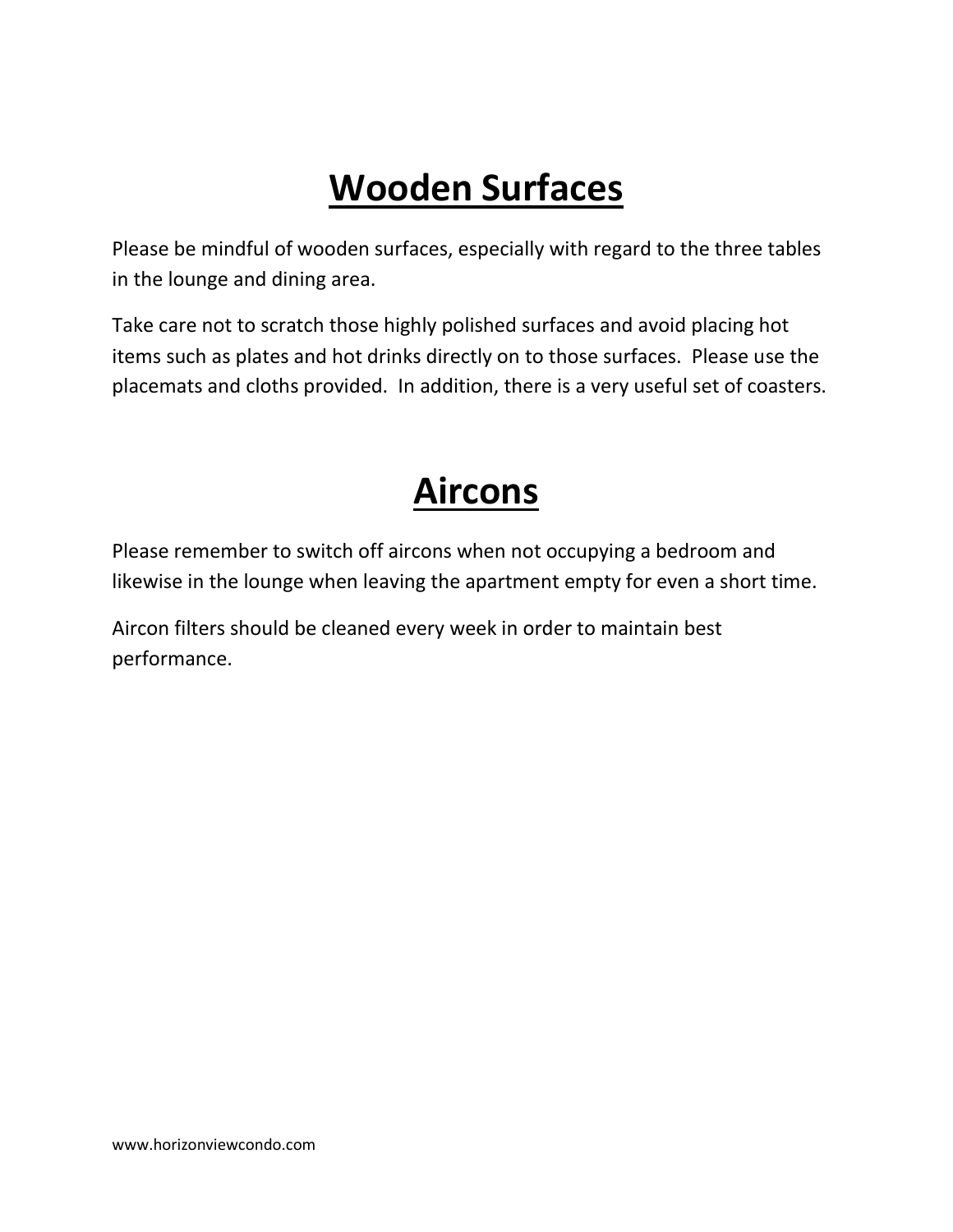## **Lounge**

## **Power Remote**

Devices such as the tv, the Cignal box, the Roku (Netflix) and the soundbar all have their own remotes.

However, for switching off these devices and for greater convenience there is a master Power Remote control.

All the above-mentioned devices can be powered simply with the power remote control. There are buttons for individually powering on each device as follows:



Button 1 Tv and Roku (Netflix) Button 2 Soundbar and speaker Button 3 Cignal digital tv channels

All devices can be switched on or off using the top buttons. Please switch off all devices when not using the tv or sound systems

The wifi remains on at all time and is not controlled by the power remote.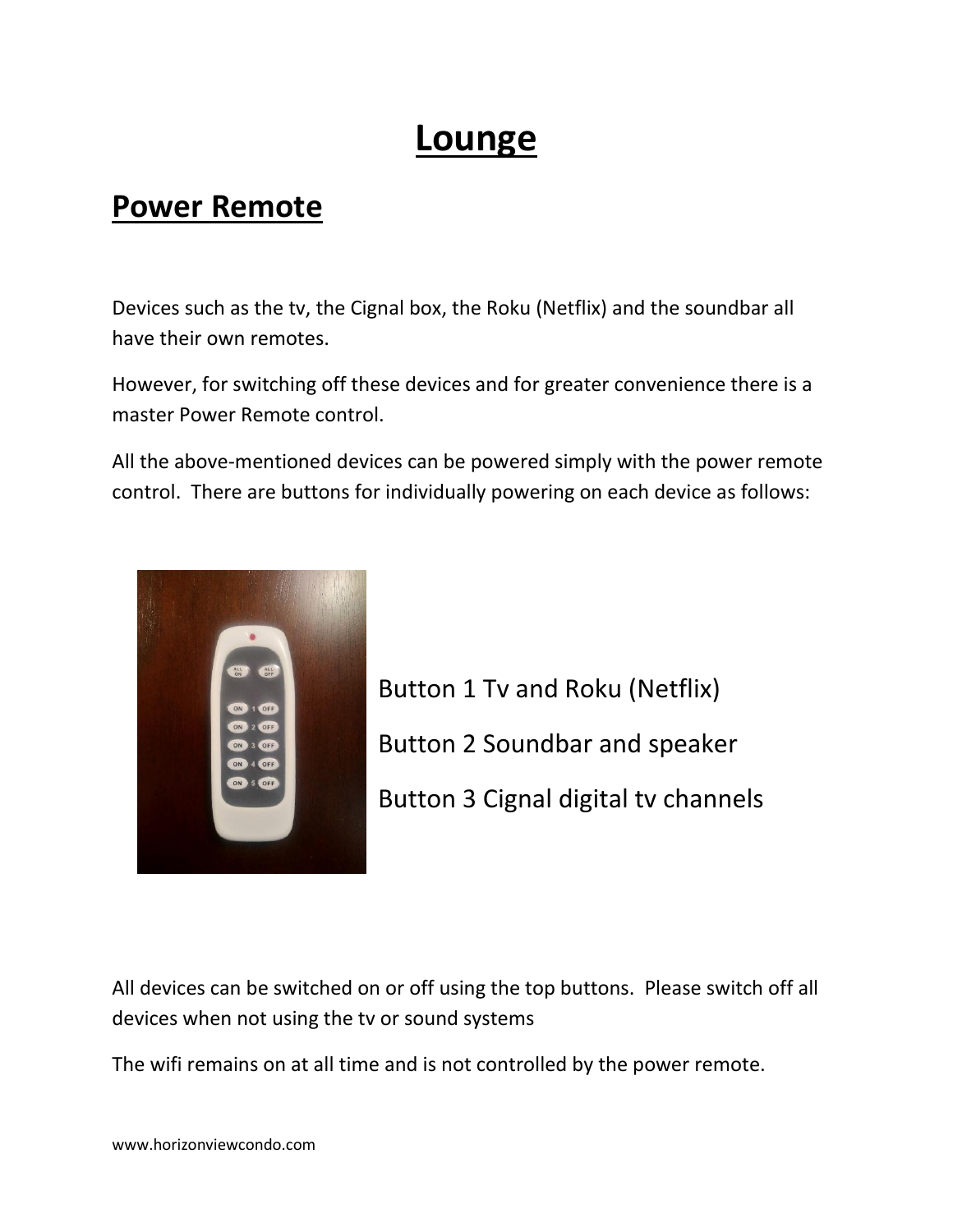## **Technical Equipment**

It is not permitted to attempt to alter permanent settings in technical equipment, such as the tv or wifi. Under no circumstance attempt to change passwords, pin numbers, or any other security settings, or reveal such settings to non-residents such as visitors or occupiers of nearby apartments.

## **Wifi**

High performance wifi is provided free of charge. Please use the internet service responsibly and only for family friendly content. The internet service may not be used for any commercial activities. Please ask the Agent or Owner for current Wifi Password

## **TV**

Under no circumstance attempt to remove the television from its wall mounting. This could result in injury or damage. Please ask the agent or send a message to the owner if you need any assistance. Also, do not attempt to remove the soundbar from its wall bracket.

Use the TV remote to control source of input, for example between Roku device and Cignal TV Box.

## **Roku**

There is a Roku device connected to the internet and to the TV. Use the Roku remote control to select your desired channel movies and programs. No attempt should be made to interfere with the Roku account settings or its password settings.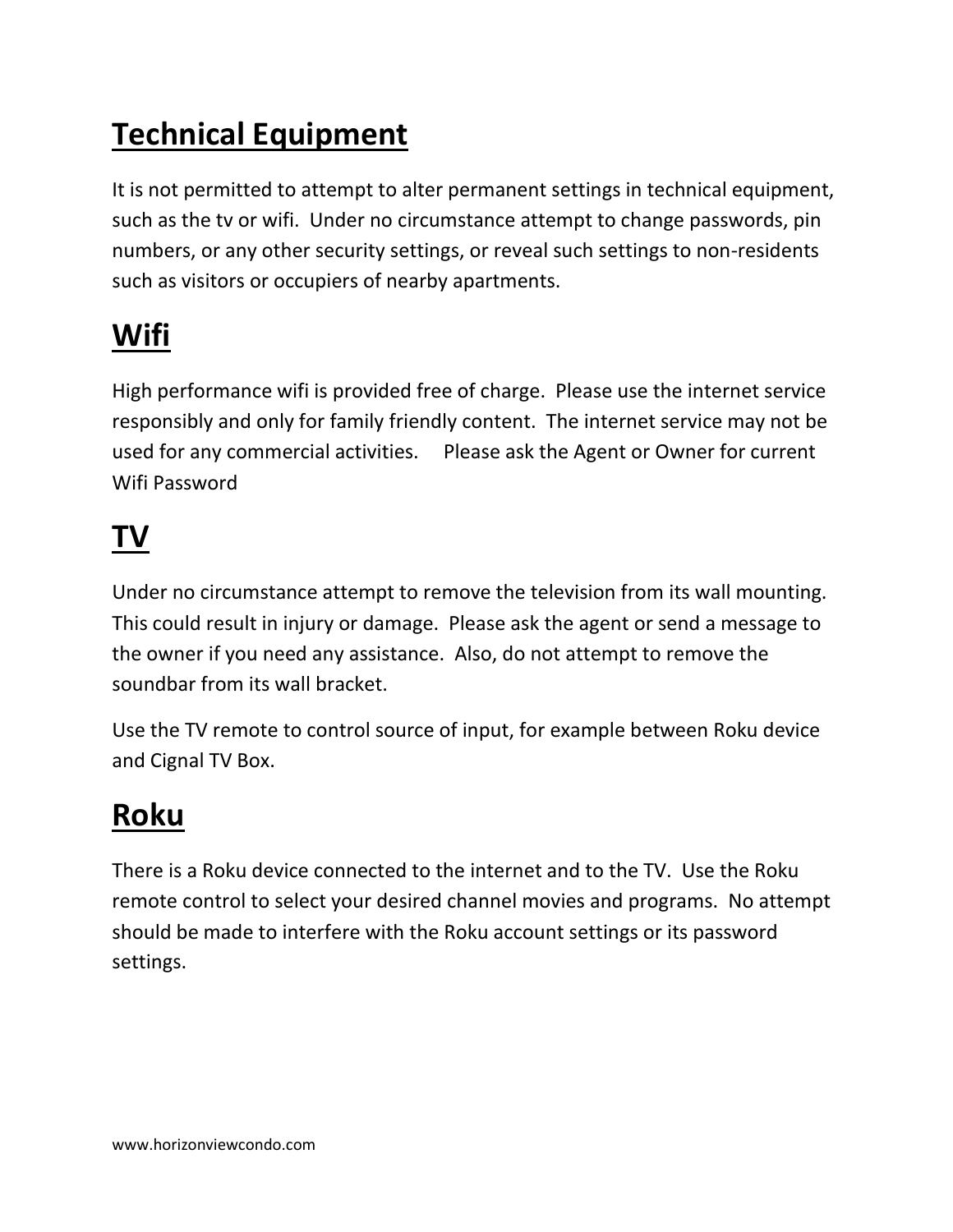## **Netflix**

The Roku device is pre-installed with a Netflix account registered to the apartment's owner. Netflix is provided free of charge for your enjoyment. Use the Roku remote control to select your desired Netflix channel movies and programs. No attempt should be made to interfere with the Netflix account settings. No attempt should be made to purchase additional movies or content of any kind from the Netflix account.

You may log out from the apartment's Netflix account if required. For example, if you wish to use your own Netflix account. However, the apartment's Netflix password is not provided and therefore it will not be possible to log back in at a later date without intervention from the Agent.

## **Cignal TV Channels**

Call FELICITY on 09561130423 and ask to purchase a prepaid Cignal TV bundle Someone will come to the condo to collect payment. Please note, this contact number should not be used for any other purpose but obtaining water and Cignal TV channels

## **Soundbar**

Use the Soundbar remote to change between the source of input, for example TV or Bluetooth. By all means connect your own device to the soundbar.

The soundbar communicates with the Subwoofer speaker connected cable.

The sound system has the ability to be very loud. Exercise great restraint when setting the volume. The building administration and security have the ability to remove tenants who create disturbances or have a lack of respect for other building users.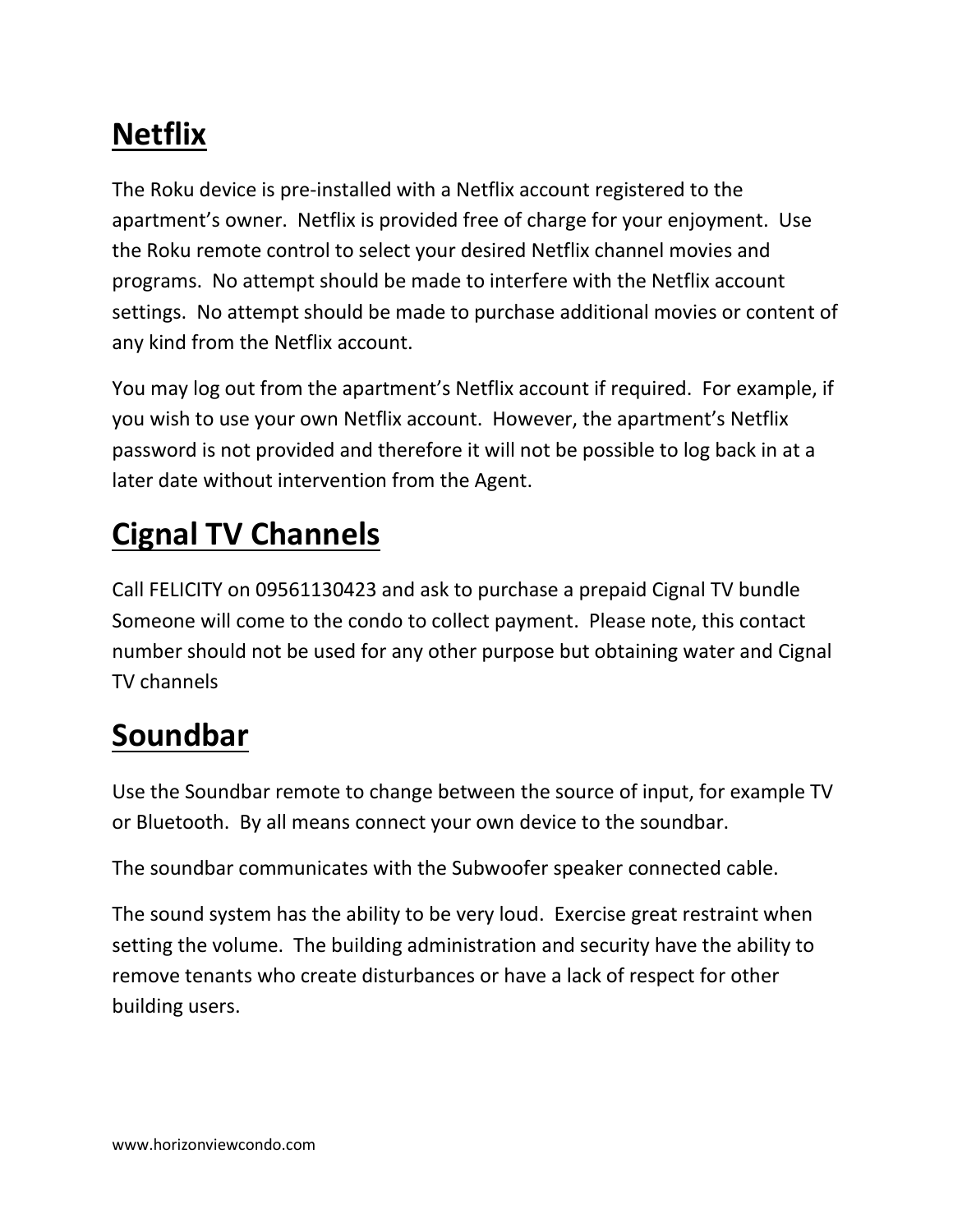## **Bedrooms**

Both bedrooms offer a substantial amount of storage space within the fitted wardrobes. The cupboards at the top of the fitted wardobes have been reserved for use by the owners and their agents.

For any stay more than 4 nights, we provide a complete spare set of sheets and towels. We would ask that if you need to utilize any of these spares, that you wash and dry previously used linen and towels, so there is a full clean dry spare set at the end of your stay. At the end of your stay we will gladly wash your used linen and towels, but we depend upon the existence of clean dry spares at the time of your departure.

There is a single fold-up bed suitable for a younger person. Realistically it will only go in the master bedroom. When used by very young children please consider using the mattress cover provided.

## **Bathrooms**

We supply some initial products such as soap and shower gel and shampoo, along with some toilet tissue and toothpaste.

We have installed in the en-suite bathroom a long pole for hanging washed clothes, linen and towels as we have found that it is the best place for drying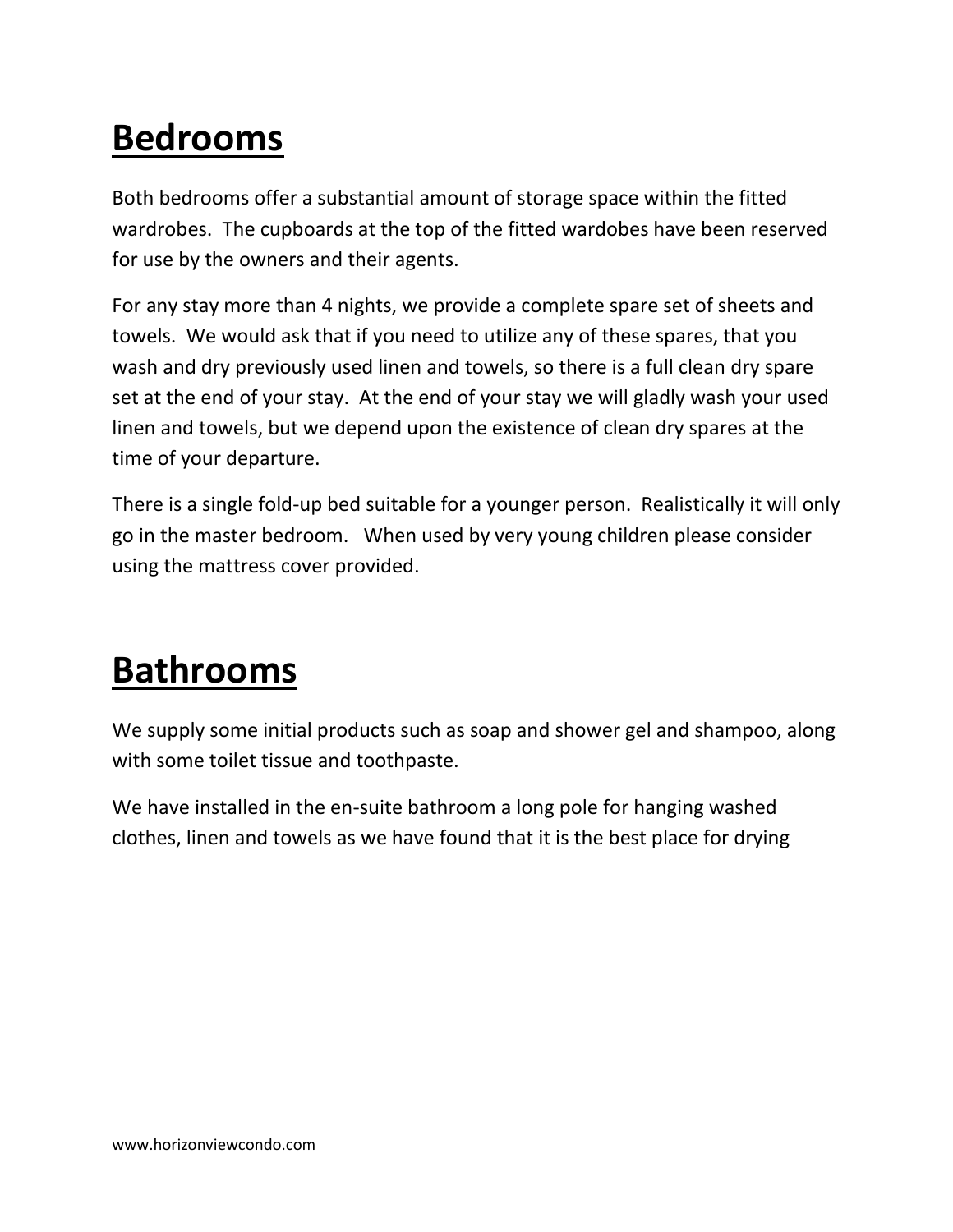## **Using the Washing Machine**

- 1. Before using the machine **be sure to turn the water on**. When the tap is pointing away from the wall, in the direction of the water pipe then the tap is OFF, so be sure to turn the tap 90 degrees to be in the same plane as the wall.
- 2. Load clothes and do not overfill. A small load is fine. Add some powder to the clothes in accordance with the instructions on the machine. You do not need to use a lot of powder.
- 3. Make sure the outlet pipe is in position into the drain.
- 4. Switch on the machine and select the required water level with 8 being a full load. The machine works very well with small loads.
- 5. Then press Start and the machine will display how many minutes for the wash to complete.
- 6. After a minute you will hear water filling into the machine.
- **7. After the wash don't forget to switch off the water tap.**
- 8. The en-suite bathroom has been fitted with a long rail. It is probably a better place to dry clothes than the utility room itself.

## **Using the Iron**

An iron is provided that has the following features:

- Non-stick Teflon soleplate
- Thermal fuse protected
- Variable temperature control
- Automatic thermostat control
- Spray function
- Pilot lamp indicator
- Light weight

Always UNPLUG the iron after use and be careful to safely allow the iron to cool before storage. IMPORTANT, do not use the Iron on any other surface other than the Ironing board. Avoid damage to furnishings. **Please read the following page.**